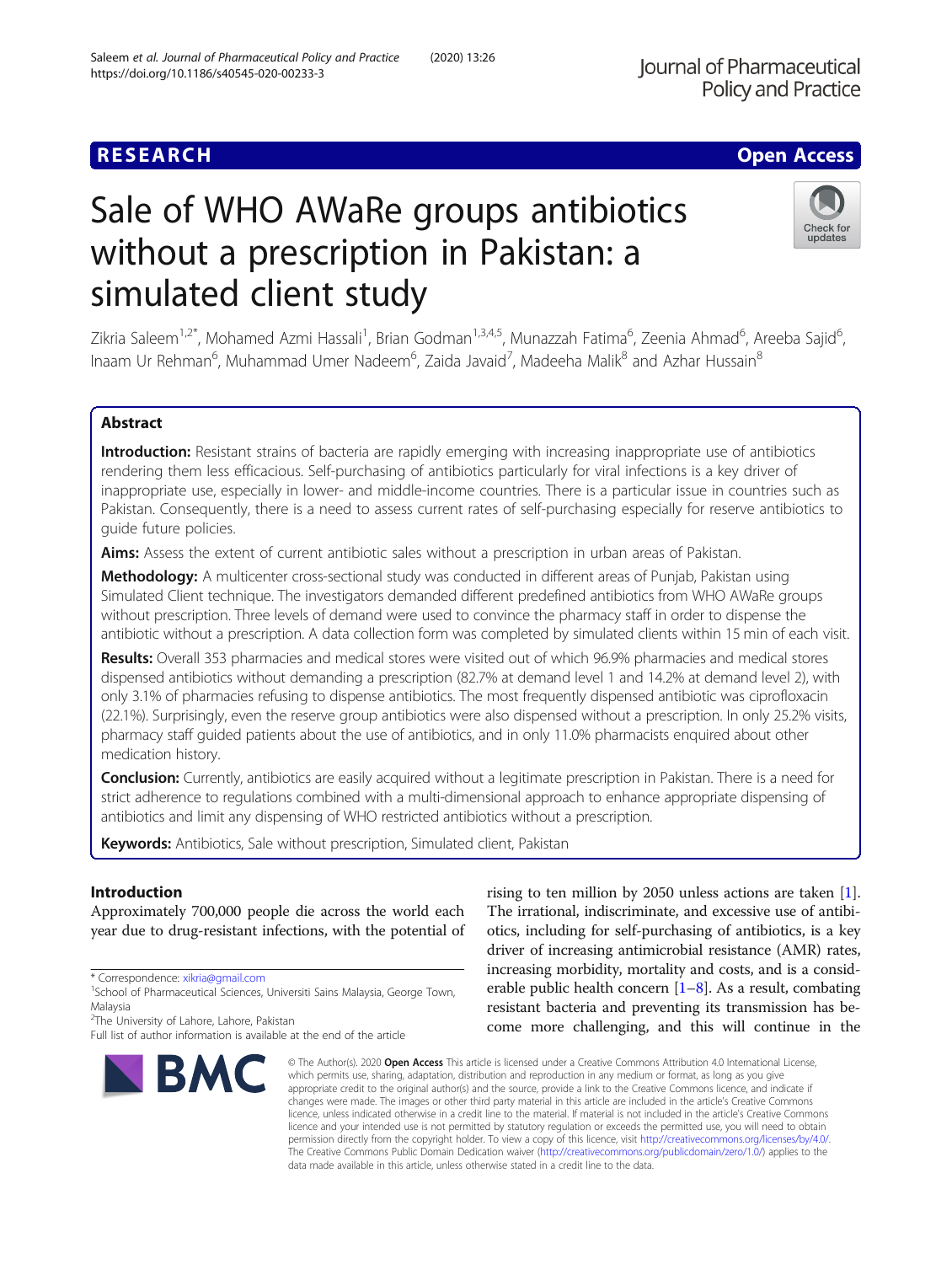coming years unless irrational use is reduced [[9\]](#page-5-0). In ten years, from 2000 and 2010, there was 35% increase in the use of antibiotics in which lower and middle-income countries (LMICs), including Russia, Brazil, China, India and South Africa, accounted for 76% of this increase [\[10](#page-5-0)]. Due to the marked consumption of antibiotics, resistant strains of bacteria are rapidly emerging rendering them less efficacious [[7](#page-5-0), [11](#page-5-0)]. This has resulted in activities globally, regionally and nationally to try and reduce unnecessary prescribing and dispensing of antibiotics [[4](#page-5-0), [7](#page-5-0), [12](#page-5-0)–[17\]](#page-6-0). Activities also include the World Health Organization (WHO) in 2017 categorizing antibiotics into 3 different groups in order to rationalize their prescribing and dispensing, naming them as Access, Watch and Reserve (AWaRe) antibiotics  $[18]$  $[18]$ . The Access group covers first and second line choices for the empiric treatment of the most common infections. The Watch group includes antibiotics with higher resistance potential with their use limited to a lesser number of patient groups. The Reserve group of antibiotics should only be used as a "last resort" treatment option [\[18](#page-6-0), [19](#page-6-0)].

The major cause of resistance comes from the easy availability of antibiotics with pressure on physicians and pharmacists to prescribe and dispense antibiotics for predominantly self-limiting conditions, aided by poor hygiene and living conditions in a number of LMICs fueling infection rates [\[7](#page-5-0), [20](#page-6-0)–[24](#page-6-0)]. In a number of countries, antibiotics are largely sold without a prescription in medical stores and community pharmacies adding to AMR rates especially if they are dispensed for viral infections such as coughs and colds [\[22,](#page-6-0) [25](#page-6-0)–[32\]](#page-6-0). There is also poor knowledge among patients and health care professionals on how to properly use antibiotics and the right quantity taken as well as a belief that antibiotics can cure viral diseases such as a cold and influenza [[33](#page-6-0), [34\]](#page-6-0). According to a survey conducted by the WHO in Egypt, Sudan and China, around 56% of the population stopped taking antibiotics as soon as they started to feel better [\[35\]](#page-6-0).

Overall, a lack of diagnostic facilities and poor practices among health care professionals, coupled with public behavior including pressurizing pharmacists to dispense antibiotics for predominantly viral infections, have contributed towards increases in the sale of antibiotics without prescription especially in developing countries [\[7](#page-5-0), [22,](#page-6-0) [26](#page-6-0), [29](#page-6-0), [31,](#page-6-0) [36](#page-6-0), [37](#page-6-0)]. Community pharmacists are also dispensing antimicrobials without prescription in order to nurture the loyalty of customers and to prevent losing them to local competitors [\[32](#page-6-0), [38](#page-6-0)–[40\]](#page-6-0).

We are aware of high rates of self-prescribing of antimicrobials and other medicines in Pakistan often for economic reasons [[28,](#page-6-0) [41](#page-6-0)–[48](#page-6-0)]. This is despite the Drug Act 1967 of Pakistan stating that antibiotics are not over the counter medications and their availability to the public is illegal without a prescription [\[49](#page-6-0)]. In addition, we are aware that variable knowledge of regarding antibiotics and AMR among patients and pharmacists has enhanced self-purchasing in Pakistan thereby increasing resistance rates [\[50](#page-6-0)–[53\]](#page-6-0), with high resistance rates already evident in Pakistan [[50\]](#page-6-0). Consequently, we sought to add to this knowledge base by assessing current prevalence rates of antibiotic sales without a prescription in urban areas of Pakistan by using the Simulated Client Techniques. In addition, assess the quality of pharmacy services provided to patients in both smalland large-scale pharmacies and medical stores to provide future guidance to the authorities in Pakistan as they develop additional programs to combat AMR as part of the recently developed National Action Plan in Pakistan [[17\]](#page-6-0). Community pharmacists are a key stakeholder with reducing inappropriate dispensing of antibiotics without prescriptions as they are often the first healthcare professionals that patients consult with especially in LMICs where affordability is a key issue with often insufficient financial means to see both a physician and purchase medicines [[50,](#page-6-0) [54](#page-6-0)–[56](#page-6-0)].

#### **Methods**

A multicenter cross-sectional study in pharmacies and medical stores of different cities of Pakistan was conducted using the Simulated Client technique, which is a well-recognized technique to help accurately assess pharmacist and dispenser activities [\[56](#page-6-0)–[61\]](#page-6-0). The study was approved by the Human Ethics Committee for Clinical Research of the Punjab University College of Pharmacy, University of the Punjab, Lahore, Pakistan (HEC/ 1000/PUCP/1925WP). Pharmacies in Pakistan are currently run under the supervision of registered pharmacist, whereas, medical stores where medicines can also be dispensed are supervised by registered dispensers [[49\]](#page-6-0), although this is likely to change. A total of 353 pharmacies and medical stores were selected using nonprobability convenience sampling technique. The sample size was calculated using the online sample calculator Raosoft [\(http://www.raosoft.com/samplesize.html\)](http://www.raosoft.com/samplesize.html) by keeping 5% margin of error, 95% confidence interval, and 50% response distribution.

Pharmacy undergraduates from the University College of Pharmacy, University of Punjab, were recruited as simulated clients and they underwent training. They were advised to select the pharmacy or medical store in their own area and demand any of the access, watch or reserve (AWaRe) group of antibiotics according to predesigned standardized visiting process (Fig. [1](#page-2-0) and Additional file [1\)](#page-5-0). All the essential details regarding the study were provided to the undergraduates in advance in order to ensure a smooth performance at the time of their visit. Investigators approached the staff as normal customers without creating any suspicion. The investigators represented their demands utilizing three direct product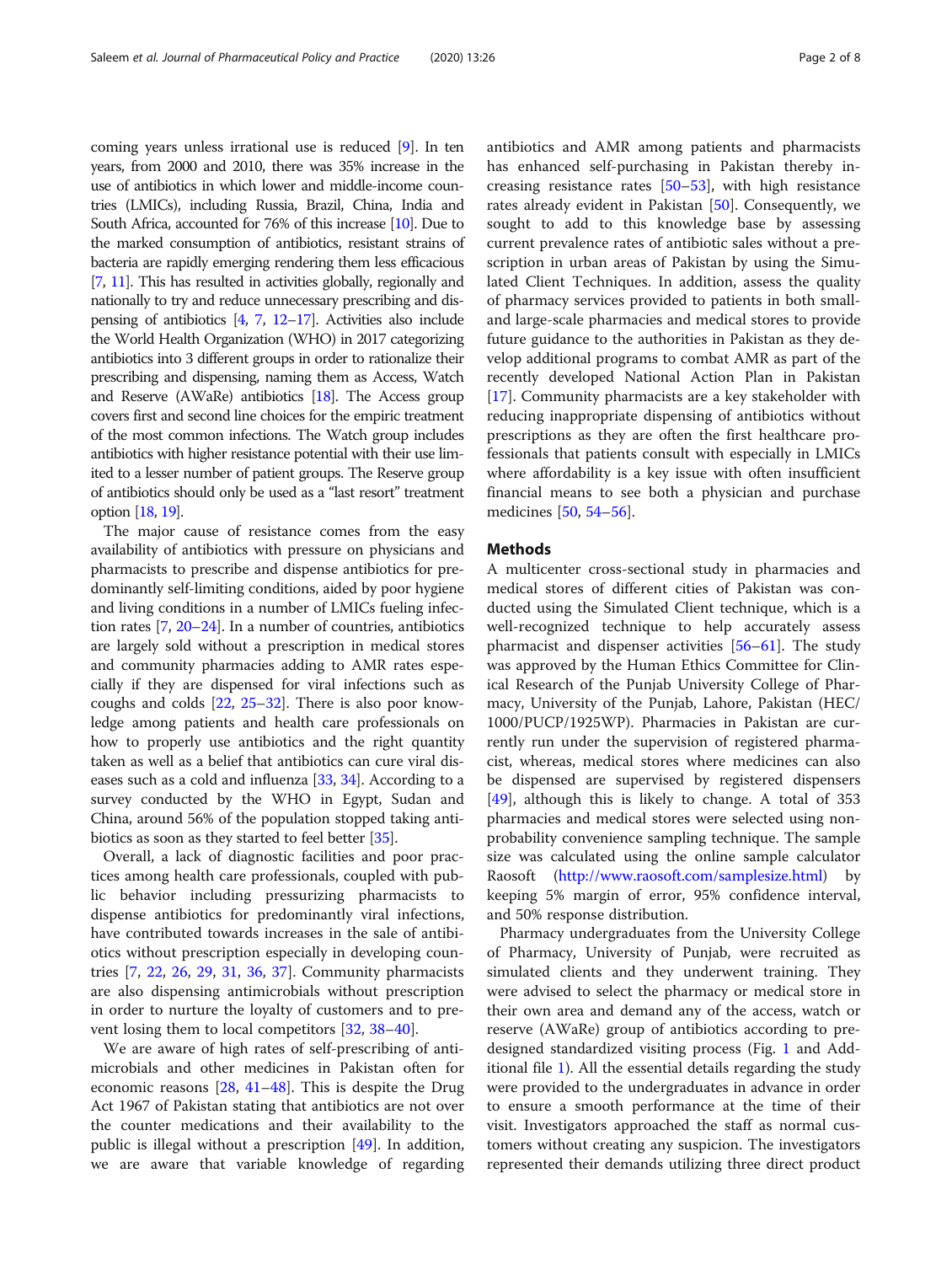<span id="page-2-0"></span>

request (DPR) levels until an antibiotic was dispensed or denied (Fig. 1). Figure 1) illustrates our general methodology in the form of a flow chart. The first thing our simulated client did was he/she observed the environment of the pharmacy and made mental notes about key indications. Then the client generally asked for an antibiotic from the pharmacy without showing any prescription or sharing any symptoms. We specified this as Demand level 1. If the antibiotic was given to our client, he/she memorized the key indicators of pharmacy practice during the visit and ended the visit (Additional file [1\)](#page-5-0). Then he/she filled out the data collection form. If the antibiotic was not given to our client, the client subsequently gave the presentation of symptoms and severity of disease which could be either an respiratory tract infection or diarrhoea (Additional file [1](#page-5-0)). We specified this as Demand level 2. Again, if the antibiotic was given on Demand level 2, the client memorized the key indicators of pharmacy practice during the visit and ended the visit just like before and filled out the data collection form. However, if the antibiotic was still not given our client insisted the pharmacy staff dispense an antibiotic without a prescription and made excuses that he can't attend the doctor. We specified this as Demand level 3, and in this level whether the antibiotic was given to our client or not, he/she just memorized the key indicators of pharmacy practice during the visit and subsequently ended the visit and completed the data collection form. The simulated clients recorded all the information including whether an antibiotic was dispensed or not, the type of antibiotic that was dispensed, any advice given to the client and any other details on a previously designed data collection form. These forms were filled within 15 min after leaving the pharmacy to enhance the accuracy of data collection. Data were subsequently analyzed using SPSS version 21 and descriptive statistics was used to describe the data.

## Result

Simulated clients visited 353 pharmacies and medical stores out of which 267 were pharmacies and 86 were medical stores. 82.7% pharmacies and medical stores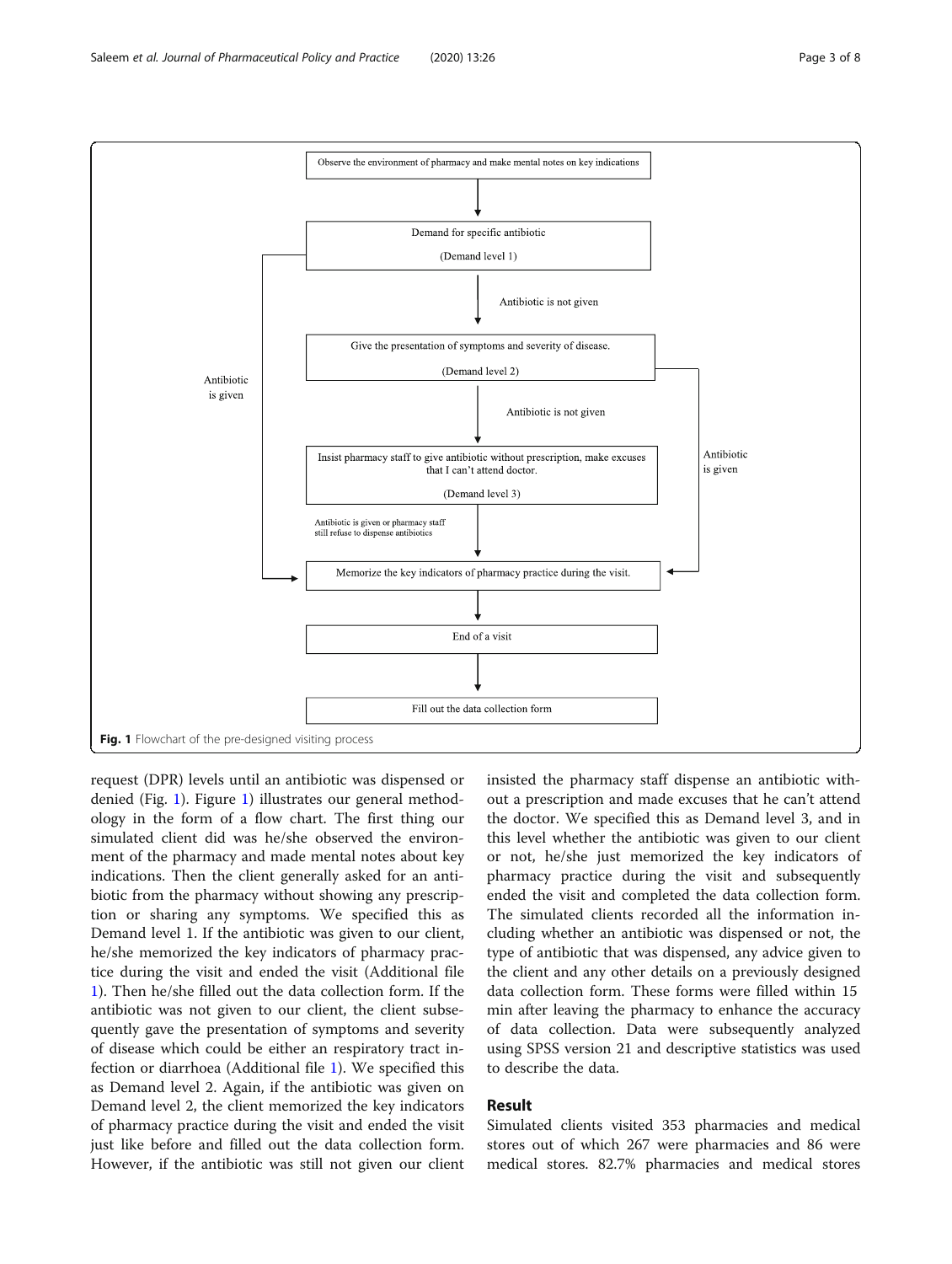dispensed an antibiotic without demanding any prescription and without investigating the reason for buying the antibiotic (DPR level 1). 14.2% dispensed the requested antibiotic after investigating the disease and condition of the patient (DPR level 2). Overall, 96.9% of all pharmacies and medical stores visited dispensed an antibiotic without a prescription and only 3.1% refused to dispense antibiotics although our simulated clients used all three demands level (Fig. [1](#page-2-0)). 100% of the refusals came from pharmacies and no refusal came from any medical stores. All the medical stores dispensed the demanded antibiotics at DRP Level 1. However, 77.2% of the pharmacies dispensed the antibiotics at DRP level 1, 18.7% of the pharmacies dispensed the antibiotics at DRP level 2 and 4.1% of all the pharmacies visited denied dispensing any antibiotic despite repeated requests.

From the access group, amoxicillin was most commonly requested antibiotic in 39 visits. In the watch group, ciprofloxacin was demanded in 46 visits. Interestingly, the reserve group antibiotic linezolid was also requested without prescription in 41 cases. Other antibiotics offered are presented in Table [1](#page-4-0). The most commonly dispensed dosage form was the tablet. The majority of the pharmacy staff did not inquire about associated symptoms and other important information, and dispensed antibiotics without any inspection. In only 89 visits (25.2%), the attended pharmacy or medical store staff guided patients on how to take their medicine and other information, and in only 11.0% of occasions where the simulated clients asked about any medication history (Table [1\)](#page-4-0).

## **Discussion**

To the best of our knowledge, this is the first study from Pakistan to quantify the extent of non-prescription sales of antibiotics by using a simulated client technique. As mentioned, the simulated client technique is a well-accepted methodology closer to the real-life scenario as compared with other methods which may lead to deceptive results [\[56](#page-6-0), [62,](#page-7-0) [63\]](#page-7-0). Improving the prescribing and dispensing of antibiotics is a decisive step in the global strategy to reduce AMR [[64,](#page-7-0) [65\]](#page-7-0). Consequently, the development of antibiotic usage guidance should be the prioritized within countries in order to achieve access to safe, affordable and effective antibiotics [[15,](#page-5-0) [66,](#page-7-0) [67\]](#page-7-0). To assist with this, the WHO in March 2017 reviewed and updated the 19th WHO Model List of Essential Medicines (EML) and classified antibiotics into 3 different categories called the AwaRe group [\[18](#page-6-0), [19\]](#page-6-0). However, our current study shows that the dispensing and sale of antibiotics was both illegal and against concerns raised by the AwaRe group. This is similar to other studies where antibiotics are frequently dispensed in pharmacies and medical stores without prescriptions, predominantly for the treatment of supposed bacterial infections [\[29,](#page-6-0) [31,](#page-6-0) [37](#page-6-0), [62](#page-7-0)]. A simple observational study was conducted in 5 sample

pharmacies of Islamabad & Rawalpindi in which almost 35% of antibiotics were dispensed without official medical pre-scription or on pharmacist recommendation [\[63\]](#page-7-0). A number of studies have been conducted in other parts of the world describing the rate of dispensing of antibiotic [\[26,](#page-6-0) [62,](#page-7-0) [68,](#page-7-0) [69\]](#page-7-0). In a systematic review of 35 community surveys from 5 continents, over-the-counter sale of antibiotics prevailed internationally and accounted for 19–100% outside of northern Europe and North America. Similar to our outcomes, Morgan et al. observed that non-prescription dispensing was common for supposed bacterial and non-bacterial infections. In 2 out of 35 surveys, more than 80% pharmacy staff did not question about drug allergies [\[25](#page-6-0)].

Out of the total number of antibiotics demanded, ciprofloxacin, linezolid, amoxicillin, metronidazole and coamoxiclav were the most dispensed. A study conducted in Riyadh, KSA saw higher sales of amoxicillin/clavulanate [\[70\]](#page-7-0). Whilst lower use of amoxicillin/clavulanate is encouraging, there were greater sales of ciprofloxacin in our study which is a concern. There were also concerns that only 11% of patients were asked about other concomitant medicines patients were taking although 25.2% gave advice regarding the taking of their antibiotics. The inability of pharmacy staff to investigate patients about concomitant medicines when dispensing without a prescription poses a considerable risk to patients [\[71](#page-7-0)]. As mentioned, dispensing of antimicrobials without a prescription is a key potential cause of antibiotic resistance and irrational antibiotic consumption [\[72](#page-7-0)]. There is a lack of effective governmental monitoring of antibiotic prescribing and sale of antibiotics in a number of countries, which is why we are facing growing AMR rates= [\[63\]](#page-7-0).

The current status of poor antibiotic dispensing in Pakistan requires that pharmacists must now play a key role in ensuring the rational use of antibiotics [\[73](#page-7-0)] to reduce future AMR rates, building on the national action plan [[17\]](#page-6-0). Pharmacists must be vigilant in their dispensing and provide all the necessary guidelines regarding drug administration and the spread of AMR in the community, building on initiatives from FIP and the WHO [[56,](#page-6-0) [62](#page-7-0), [74](#page-7-0), [75\]](#page-7-0). Pharmacists should feel a responsibility to facilitate the patient in addressing their current illness, often being the most proficient healthcare provider available to patients initially especially in LMICs [[69\]](#page-7-0).

There is a concern in countries such as Pakistan where patients have limited income alongside high levels of copayment and ease of access to medicines in community pharmacies. In view of this, self-medication from pharmacies is the preferred option avoiding physicians' or consultants' fees  $[41, 43, 63]$  $[41, 43, 63]$  $[41, 43, 63]$  $[41, 43, 63]$  $[41, 43, 63]$ , which is similar to many other countries [\[26,](#page-6-0) [68](#page-7-0)]. Consequently, there is a need for multifaceted approaches to addressing this. Firstly, there is a need to educate patients that most infections seen in ambulatory care such as upper respiratory tract infections are viral in origin and will typically resolve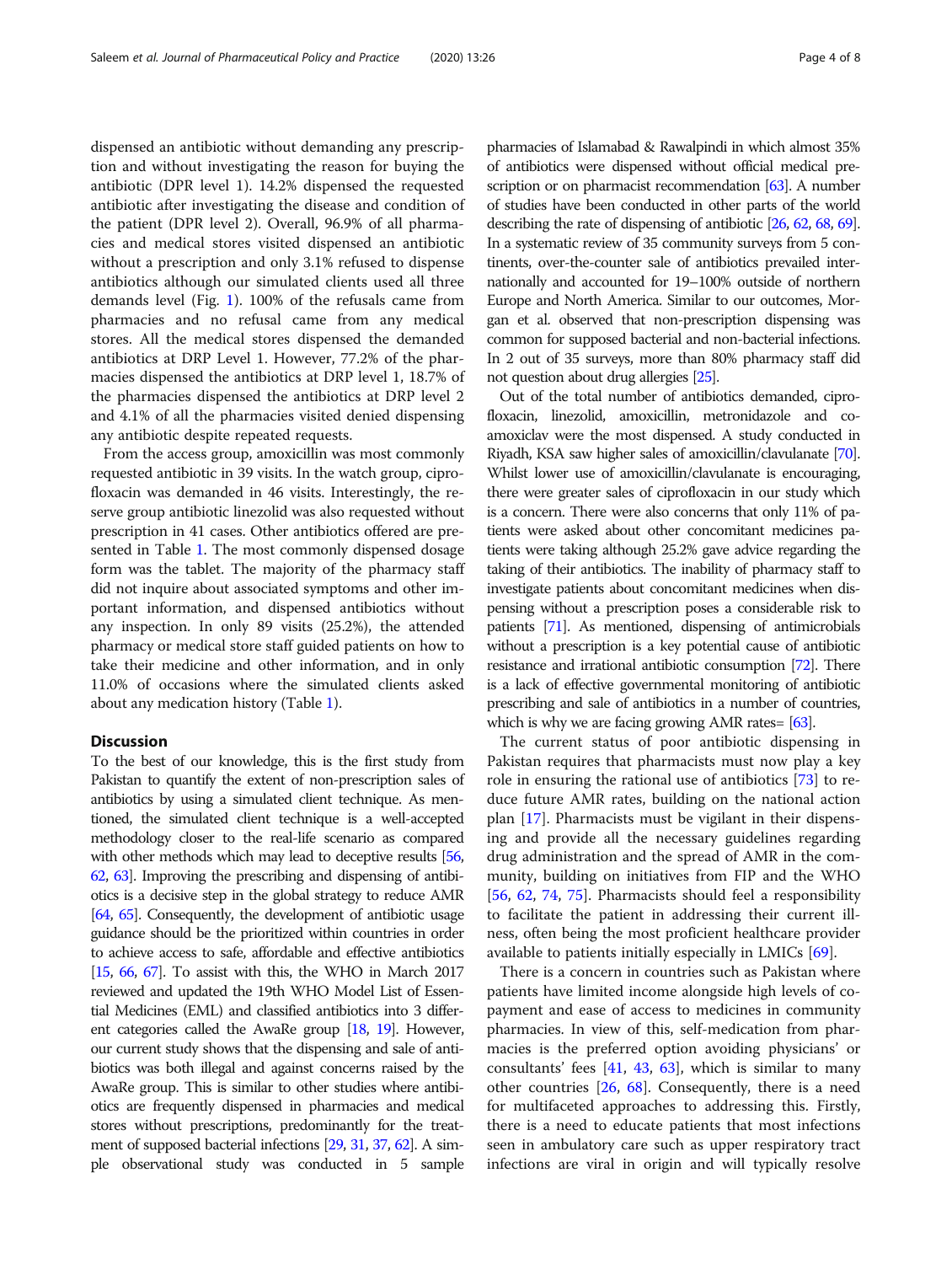<span id="page-4-0"></span>

| Questions                                         | Frequency      | Percent |
|---------------------------------------------------|----------------|---------|
| <b>Total Simulated Client Cases</b>               | 353            | 100     |
| <b>Type of Outlet</b>                             |                |         |
| Medical Store                                     | 86             | 24.4    |
| Pharmacy                                          | 267            | 75.6    |
| <b>Direct Product Request (DPR) Levels</b>        |                |         |
| DPR Level 1                                       | 292            | 82.7    |
| PR Level 2                                        | 50             | 14.2    |
| Denied to dispense                                | 11             | 3.1     |
| <b>WHO Group</b>                                  |                |         |
| ccess Group                                       | 112            | 31.7    |
| Watch Group                                       | 174            | 49.3    |
| Reserve Group                                     | 67             | 19.0    |
| <b>Antibiotic</b>                                 |                |         |
| <b>Access Group</b>                               |                |         |
| Co-amoxiclav                                      | 35             | 9.9     |
| Amoxicillin                                       | 39             | 8.8     |
| Metronidazole                                     | 38             | 10.8    |
| <b>Watch Group</b>                                |                |         |
| Ciprofloxacin                                     | 46             | 13.0    |
| Azithromycin                                      | 31             | 8.8     |
| Clarithromycin                                    | 21             | 5.9     |
| Levofloxacin                                      | 29             | 8.2     |
| Cefixime                                          | 21             | 5.9     |
| Ceftriaxone                                       | 26             | 7.4     |
| <b>Reserve Group</b>                              |                |         |
| Linezolid                                         | 41             | 11.6    |
| Fosfomycin                                        | 26             | 7.4     |
| Dosage Form                                       |                |         |
| ablets                                            | 171            | 82.2    |
| Capsules                                          | 60             | 17.0    |
| Injection                                         | 24             | 6.8     |
| Syrup                                             | $\overline{4}$ | 1.1     |
| The advice given by staff on how to take medicine | 89             | 25.2    |
| Asked about other medicine history                | 39             | 11.0    |

without an antibiotic [[76](#page-7-0)–[80](#page-7-0)]. This can be via general awareness and other campaigns [[54](#page-6-0), [81](#page-7-0)–[83\]](#page-7-0). Secondly, there is a need to educate pharmacists and their assistants about the appropriate management of infections typically seen in ambulatory care given concerns with their knowledge in a number of countries including Pakistan [\[32,](#page-6-0) [50](#page-6-0), [53](#page-6-0), [55](#page-6-0), [84](#page-7-0), [85](#page-7-0)]. Studies have shown that educated pharmacists tend to dispense fewer antibiotics for suspected viral infections such as upper respiratory tract infections [[56](#page-6-0), [86](#page-7-0), [87\]](#page-7-0). Where necessary, patients should be encouraged to visit physicians for their infection. We have seen the successful implementation of strategies to ban the self-purchasing of antibiotics among countries, although overall their impact has been variable [[88\]](#page-7-0). Overall, multifaceted approaches appear to be most successful including substantial fines and other measures to reduce self-purchasing [\[88\]](#page-7-0). However, there are concerns with a total ban on self-purchasing of antibiotics in Pakistan for a number of reasons. Firstly, often patients in Pakistan cannot afford to see both a physician and purchase their medicines - so often they go straight to a pharmacists/ medicine outlet. This is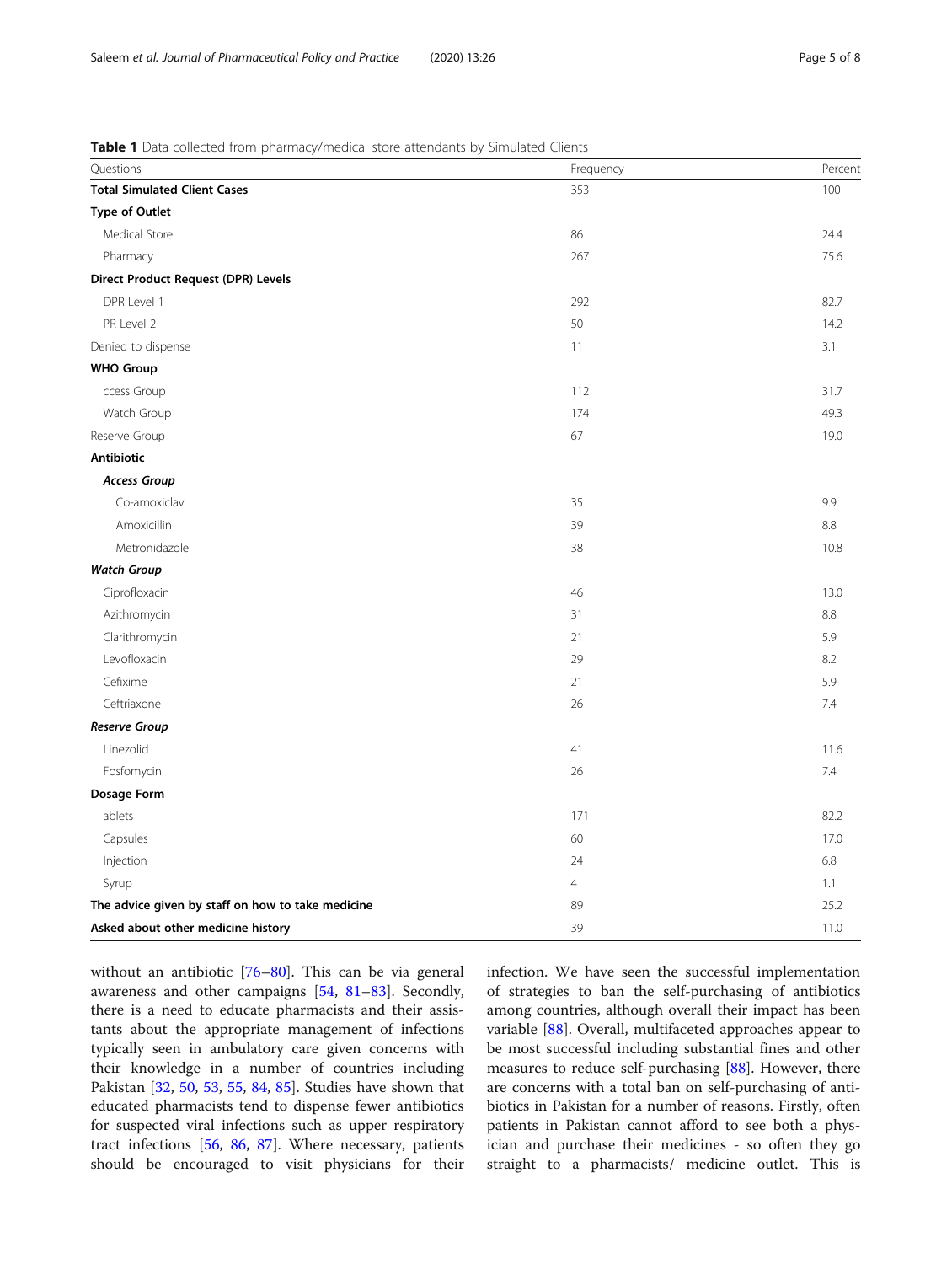<span id="page-5-0"></span>especially the case if they have to give up work to see a physician - with pharmacists staying open later. Secondly, in a few localities especially rural areas, the pharmacies or medical stores may often be the only health care facilities available. Lastly, there is limited number of enforcers for any regulation currently in Pakistan. Consequently, it may be more productive to seek ways to educate the pharmacists/ dispensers and the public in the first place with only seeking to potentially ban selfpurchasing of antibiotics that are on the watch and restricted list. Educated pharmacists have worked reasonably well in other LMICs to reduce self-purchasing of antibiotics including the Republic of Srpska and Kenya, with guidelines produced in Srpska [[37\]](#page-6-0).

#### Limitation

We are aware of a number of limitations with our study. Firstly, we did not distinguish whether the person who dealt with the patient was a pharmacist or another pharmacy worker since both pharmacists and other employees work in community pharmacies. This was because our goal was neither to determine the possible differences between the two nor to investigate the presence of pharmacists. The volunteers didn't want to appear dubious because, as a result of this, the aim of our study could be compromised. Secondly, our study was directed mostly to pharmacies in a few cities of Pakistan with comparatively better demographic aspects and socioeconomic. Consequently, our findings may not necessarily be generalized to the entire country. Despite this, we believe our findings are robust providing direction for the future.

## Conclusion

The results of this study reveal that the non-prescription sale of antibiotics is still common practice in Pakistan despite the legislation. In majority of the cases, it was possible to acquire a watch group antibiotic without an official prescription. Moreover, the pharmacy staff typically neither questioned the patient about their history nor encouraged the patient to seek medical advice. The current status of antibiotics sale and dispensing practices in local community setups is a complex issue. A multidimensional approach is needed to warrant the appropriate sale of antibiotics in the country.

#### Supplementary information

Supplementary information accompanies this paper at [https://doi.org/10.](https://doi.org/10.1186/s40545-020-00233-3) [1186/s40545-020-00233-3](https://doi.org/10.1186/s40545-020-00233-3).

#### Additional file 1.

#### Acknowledgements

Authors acknowledge the contributions of the students of all pharmacy schools and staff members of the pharmacies and medical stores.

#### Authors' contributions

Zikria Saleem is the head of the project. He organized the team for the smooth running of this project by coordinating all the members. Mohamed Azmi Hassali prepared the detailed work plan, monitoring and evaluation system, and coordinated among the supervisors, students and the project leaders. The compilation and interpretations of the factual materials was done by the Muhammad Umer Nadeem and Brian Godman. Munazzah Fatima, Zeenia Ahmad, Areeba Sajid, Inaam Ur Rehman, Zaida Javaid, Madeeha Malik and Azhar Hussain coordinated the activities on this project and helped in the analysis of the results.

#### Competing interests

The authors declare that they have no competing interests.

#### Author details

<sup>1</sup>School of Pharmaceutical Sciences, Universiti Sains Malaysia, George Town Malaysia. <sup>2</sup>The University of Lahore, Lahore, Pakistan. <sup>3</sup>Division of Clinical Pharmacology, Karolinska University Hospital Huddinge, Karolinska Institute, Stockholm, Sweden. <sup>4</sup>Strathclyde Institute of Pharmacy and Biomedical Sciences, Strathclyde University, Glasgow, UK.<sup>5</sup> Health Economics Centre, University of Liverpool Management School, Liverpool, UK. <sup>6</sup>University College of Pharmacy, University of the Punjab, Lahore, Pakistan. <sup>7</sup>Punjab Institute of Cardiology, Lahore, Pakistan. <sup>8</sup> Hamdard Institute of Pharmaceutical Sciences, Hamdard University, Islamabad, Pakistan.

#### Received: 30 January 2020 Accepted: 26 May 2020 Published online: 03 August 2020

#### References

- 1. de Kraker ME, Stewardson AJ, Harbarth S. Will 10 million people die a year due to antimicrobial resistance by 2050? PLoS Med. 2016;13(11):e1002184.
- 2. Prestinaci F, Pezzotti P, Pantosti A. Antimicrobial resistance: a global multifaceted phenomenon. Pathog Glob Health. 2015;109(7):309–18. Gandra S, Barter DM, Laxminarayan R. Economic burden of antibiotic resistance:
- how much do we really know? Clin Microbiol Infect. 2014;20(10):973–80.
- 4. Laxminarayan R, Duse A, Wattal C, Zaidi AK, Wertheim HF, Sumpradit N, et al. Antibiotic resistance—the need for global solutions. Lancet Infect Dis. 2013;13(12):1057–98.
- 5. Bell BG, Schellevis F, Stobberingh E, Goossens H, Pringle M. A systematic review and meta-analysis of the effects of antibiotic consumption on antibiotic resistance. BMC Infect Dis. 2014;14:13.
- 6. Founou RC, Founou LL, Essack SY. Clinical and economic impact of antibiotic resistance in developing countries: a systematic review and metaanalysis. PLoS One. 2017;12(12):e0189621.
- 7. Ayukekbong JA, Ntemgwa M, Atabe AN. The threat of antimicrobial resistance in developing countries: causes and control strategies. Antimicrob Resist Infect Control. 2017;6(1):47.
- O'Neill J. Securing new drugs for future generations: the pipeline of antibiotics. The review of antimicrobial resistance; 2015. Available at URL: [https://amr-review.org/sites/default/files/SECURING%20NEW%20DRUGS%2](https://amr-review.org/sites/default/files/SECURING%20NEW%20DRUGS%20FOR%20FUTURE%20GENERATIONS%20FINAL%20WEB_0.pdf) [0FOR%20FUTURE%20GENERATIONS%20FINAL%20WEB\\_0.pdf](https://amr-review.org/sites/default/files/SECURING%20NEW%20DRUGS%20FOR%20FUTURE%20GENERATIONS%20FINAL%20WEB_0.pdf).
- 9. Freire-Moran L, Aronsson B, Manz C, Gyssens IC, So AD, Monnet DL, et al. Critical shortage of new antibiotics in development against multidrug-resistant bacteria—time to react is now. Drug Resist Updat. 2011;14(2):118–24.
- 10. Van Boeckel TP, Gandra S, Ashok A, Caudron Q, Grenfell BT, Levin SA, et al. Global antibiotic consumption 2000 to 2010: an analysis of national pharmaceutical sales data. Lancet Infect Dis. 2014;14(8):742–50.
- 11. Ventola CL. The antibiotic resistance crisis: part 1: causes and threats. Pharm Ther. 2015;40(4):277.
- 12. Laxminarayan R, Sridhar D, Blaser M, Wang M, Woolhouse M. Achieving global targets for antimicrobial resistance. Science. 2016;353(6302):874–5.
- 13. World Health Organization. World health assembly addresses antimicrobial resistance, immunization gaps and malnutrition. Geneva: World Health Organization; 2015. Available at URL: [https://www.who.int/mediacentre/](https://www.who.int/mediacentre/news/releases/2015/wha-25-may-2015/en/) [news/releases/2015/wha-25-may-2015/en/.](https://www.who.int/mediacentre/news/releases/2015/wha-25-may-2015/en/)
- 14. Shallcross LJ, Howard SJ, Fowler T, Davies SC. Tackling the threat of antimicrobial resistance: from policy to sustainable action. Philos Trans R Soc B. 2015;370(1670):20140082.
- 15. Jinks T, Lee N, Sharland M, Rex J, Gertler N, Diver M, et al. A time for action: antimicrobial resistance needs global response. Bull World Health Organ. 2016;94(8):558.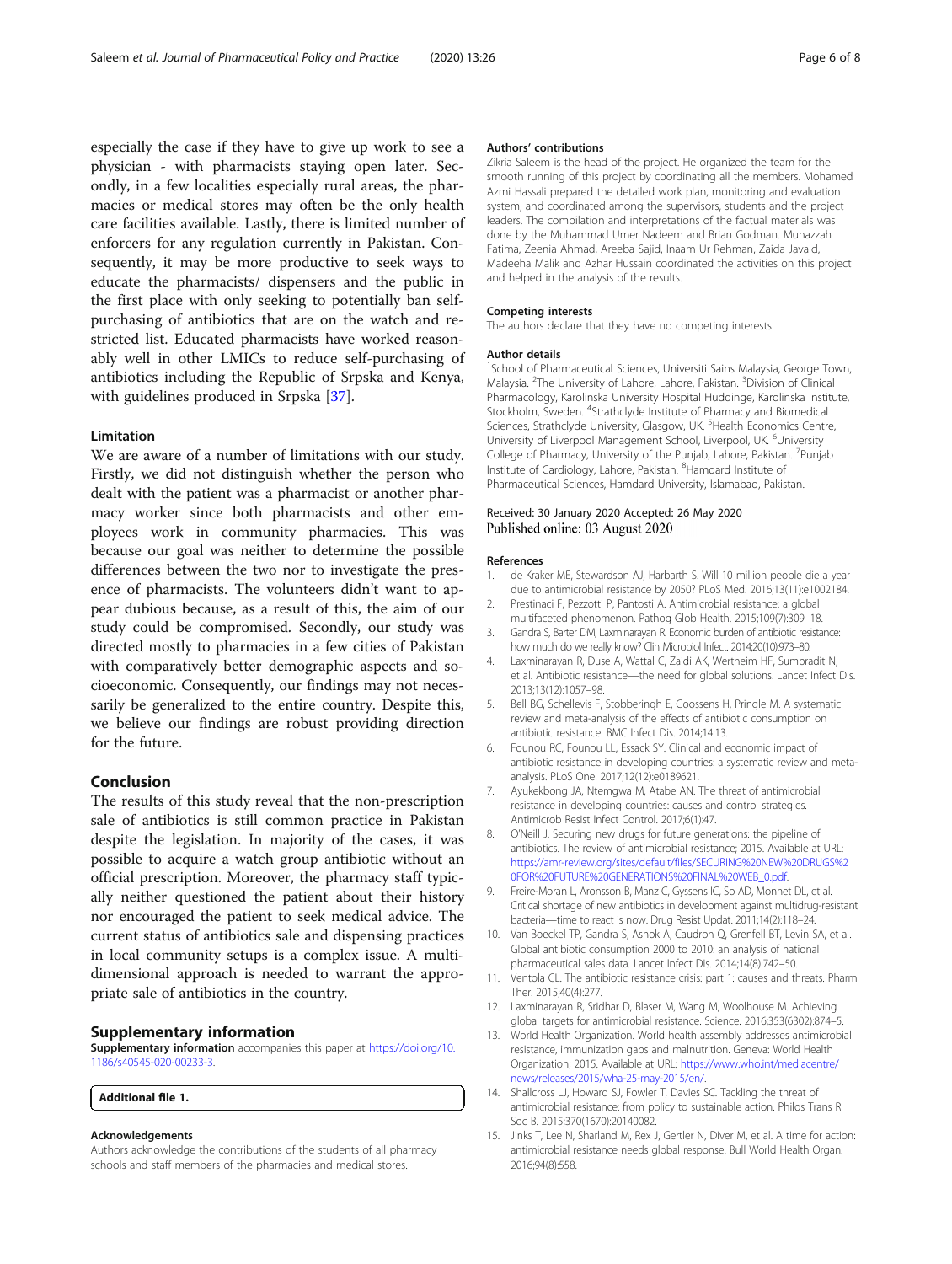- <span id="page-6-0"></span>16. Seale AC, Gordon NC, Islam J, Peacock SJ, Scott JAG. AMR surveillance in low and middle-income settings-a roadmap for participation in the global antimicrobial surveillance system (GLASS). Wellcome Open Res. 2017;2:92.
- 17. Saleem Z, Hassali MA, Hashmi FK. Pakistan's national action plan for antimicrobial resistance: translating ideas into reality. Lancet Infect Dis. 2018; 18(10):1066–7.
- 18. World Health Organization. The selection and use of essential medicines: report of the WHO Expert Committee, 2017 (including the 20th WHO Model List of Essential Medicines and the 6th Model List of Essential Medicines for Children): World Health Organization; 2017.
- 19. Sharland M, Pulcini C, Harbarth S, Zeng M, Gandra S, Mathur S, et al. Classifying antibiotics in the WHO essential medicines list for optimal use—be AWaRe. Lancet Infect Dis. 2018;18(1):18–20.
- 20. Le Doare K, Barker CI, Irwin A, Sharland M. Improving antibiotic prescribing for children in the resource-poor setting. Br J Clin Pharmacol. 2015;79(3):446–55.
- 21. Shaikhan F, Rawaf S, Majeed A, Hassounah S. Knowledge, attitude, perception and practice regarding antimicrobial use in upper respiratory tract infections in Qatar: a systematic review. JRSM open. 2018;9(9): 2054270418774971.
- 22. Sakeena M, Bennett AA, McLachlan AJ. Non-prescription sales of antimicrobial agents at community pharmacies in developing countries: a systematic review. Int J Antimicrob Agents. 2018;52(6):771.
- 23. Hoa NQ, Chuc NTK, Phuc HD, Larsson M, Eriksson B, Lundborg CS. Unnecessary antibiotic use for mild acute respiratory infections during 28 day follow-up of 823 children under five in rural Vietnam. Trans R Soc Trop Med Hyg. 2011;105(11):628–36.
- 24. Md Rezal RS, Hassali MA, Alrasheedy AA, Saleem F, Md Yusof FA, Godman B. Physicians' knowledge, perceptions and behaviour towards antibiotic prescribing: a systematic review of the literature. Expert Rev Anti-Infect Ther. 2015;13(5):665–80.
- 25. Morgan DJ, Okeke IN, Laxminarayan R, Perencevich EN, Weisenberg S. Nonprescription antimicrobial use worldwide: a systematic review. Lancet Infect Dis. 2011;11(9):692-701.
- 26. Al-Faham Z, Habboub G, Takriti F. The sale of antibiotics without prescription in pharmacies in Damascus, Syria. J Infect Dev Ctries. 2011;5(05):396–9.
- 27. Safrany N, Monnet DL. Antibiotics obtained without a prescription in Europe. Lancet Infect Dis. 2012;12(3):182–3.
- 28. Saleem Z, Saeed H, Ahmad M, Yousaf M, Hassan HB, Javed A, et al. Antibiotic self-prescribing trends, experiences and attitudes in upper respiratory tract infection among pharmacy and non-pharmacy students: a study from Lahore. PLoS One. 2016;11(2):e0149929.
- 29. Auta A, Hadi MA, Oga E, Adewuyi EO, Abdu-Aguye SN, Adeloye D, et al. Global access to antibiotics without prescription in community pharmacies: a systematic review and meta-analysis. J Inf Secur. 2019;78(1):8–18.
- 30. Ocan M, Obuku EA, Bwanga F, Akena D, Richard S, Ogwal-Okeng J, et al. Household antimicrobial self-medication: a systematic review and metaanalysis of the burden, risk factors and outcomes in developing countries. BMC Public Health. 2015;15(1):742.
- 31. Nepal G, Bhatta S. Self-medication with antibiotics in WHO southeast Asian region: a systematic review. Cureus. 2018;10(4):e2428.
- 32. Servia-Dopazo M, Figueiras A. Determinants of antibiotic dispensing without prescription: a systematic review. J Antimicrob Chemother. 2018;73(12):3244–53.
- 33. Napolitano F, Izzo MT, Di Giuseppe G, Angelillo IF. Public knowledge, attitudes, and experience regarding the use of antibiotics in Italy. PLoS One. 2013;8(12):e84177.
- 34. Oh AL, Hassali MA, Al-Haddad MS, Sulaiman SAS, Shafie AA, Awaisu A. Public knowledge and attitudes towards antibiotic usage: a cross-sectional study among the general public in the state of Penang, Malaysia. J Infect Dev Ctries. 2010;5(05):338–47.
- 35. World Health Organization. Antibiotic resistance: multi-country public awareness survey; 2015. Available at URL: [https://www.who.int/](https://www.who.int/antimicrobial-resistance/publications/baselinesurveynov2015/en/) [antimicrobial-resistance/publications/baselinesurveynov2015/en/.](https://www.who.int/antimicrobial-resistance/publications/baselinesurveynov2015/en/)
- 36. Bahnassi A. A qualitative analysis of pharmacists' attitudes and practices regarding the sale of antibiotics without prescription in Syria. J Taibah Univ Med Sci. 2015;10(2):227–33.
- 37. Torres N, Chibi B, Middleton L, Solomon V, Mashamba-Thompson T. Evidence of factors influencing self-medication with antibiotics in low and middle-income countries: a systematic scoping review. Public Health. 2019; 168:92–101.
- 38. Kalungia A, Godman B. Nonprescription antibiotic sales in China and the implications. Lancet Infect Dis. 2019;19(12):1272–3.
- 39. Ramay BM, Lambour P, Cerón A. Comparing antibiotic self-medication in two socio-economic groups in Guatemala City: a descriptive cross-sectional study. BMC Pharmacol Toxicol. 2015;16:11.
- 40. Miller R, Goodman C. Performance of retail pharmacies in low- and middleincome Asian settings: a systematic review. Health Policy Plan. 2016;31(7): 940–53.
- 41. Bilal M, Haseeb A, Khan MH, Arshad MH, Ladak AA, Niazi SK, et al. Selfmedication with antibiotics among people dwelling in rural areas of Sindh. J Clin Diagn Res. 2016;10(5):OC08–13.
- 42. Riaz H, Godman B, Hussain S, Malik F, Mahmood S, Shami A, et al. Prescribing of bisphosphonates and antibiotics in Pakistan: challenges and opportunities for the future. JPHSR. 2015;6:111–21.
- 43. Aziz MM, Masood I, Yousaf M, Saleem H, Ye D, Fang Y. Pattern of medication selling and self-medication practices: a study from Punjab, Pakistan. PLoS One. 2018;13(3):e0194240.
- 44. Ali IKA. Self-medication of antibiotics: a perspective on alarming situation in Peshawar, Khyber Pakhtunkhwa, Pakistan. Arch Pharm Pract. 2015;6(3):68–70.
- 45. Javed MP. Self-medication of anti-biotics amongst university students of Islamabad: prevalence, knowledge and attitudes; 2013. p. 1–4.
- 46. Shah SJ, Ahmad H, Rehan RB, Najeeb S, Mumtaz M, Jilani MH, et al. Selfmedication with antibiotics among non-medical university students of Karachi: a cross-sectional study. BMC Pharmacol Toxicol. 2014;15(1):74.
- 47. Hussain A, Ibrahim MI, Baber ZD. Compliance with legal requirements at community pharmacies: a cross sectional study from Pakistan. Int J Pharm Pract. 2012;20(3):183–90.
- 48. Gillani A, Ji W, Hussain W, Imran A, Chang J, Yang C, et al. Antibiotic selfmedication among non-Medical University students in Punjab, Pakistan: a Cross-sectional survey. Int J Environ Res Public Health. 2017;14(10):1152.
- Khan SA. Manual of drug Laws; 2015.
- 50. Sarwar MR, Saqib A, Iftikhar S, Sadiq T. Knowledge of community pharmacists about antibiotics, and their perceptions and practices regarding antimicrobial stewardship: a cross-sectional study in Punjab, Pakistan. Infect Drug Resist. 2018;11:133.
- 51. Atif M, Asghar S, Mushtaq I, Malik I, Amin A, Babar Z-U-D, et al. What drives inappropriate use of antibiotics? A mixed methods study from Bahawalpur, Pakistan. Infect Drug Resist. 2019;12:687.
- 52. Shaikh BT. Anti-microbial resistance in Pakistan: a public health issue. J Ayub Med Coll Abbottabad. 2017;29(2):184–5.
- 53. Waseem H, Ali J, Sarwar F, Khan A, Rehman HSU, Choudri M, et al. Assessment of knowledge and attitude trends towards antimicrobial resistance (AMR) among the community members, pharmacists/pharmacy owners and physicians in district Sialkot, Pakistan. Antimicrob Resist Infect Control. 2019;8(1):67.
- 54. Elong Ekambi G-A, Okalla Ebongue C, Penda IC, Nnanga Nga E, Mpondo Mpondo E, Eboumbou Moukoko CE. Knowledge, practices and attitudes on antibiotics use in Cameroon: self-medication and prescription survey among children, adolescents and adults in private pharmacies. PLoS One. 2019; 14(2):e0212875.
- 55. Zawahir S, Lekamwasam S, Aslani P. A cross-sectional national survey of community pharmacy staff: knowledge and antibiotic provision. PLoS One. 2019;14(4):e0215484.
- 56. Markovic-Pekovic V, Grubisa N, Burger J, Bojanic L, Godman B. Initiatives to reduce nonprescription sales and dispensing of antibiotics: findings and implications. J Res Pharm Pract. 2017;6(2):120–5.
- 57. Weiss MC, Booth A, Jones B, Ramjeet S, Wong E. Use of simulated patients to assess the clinical and communication skills of community pharmacists. Pharm World Sci. 2010;32(3):353–61.
- 58. Berger K, Eickhoff C, Schulz M. Counselling quality in community pharmacies: implementation of the pseudo customer methodology in Germany. J Clin Pharm Ther. 2005;30(1):45–57.
- 59. Alabid AHM, Ibrahim MIM, Hassali MA. Antibiotics dispensing for URTIs by community pharmacists (CPs) and general medical practitioners in Penang, Malaysia: a comparative study using simulated patients (SPs). J Clin Diagn Res. 2014;8(1):119.
- 60. Ibrahim MI, Palaian S, Al-Sulaiti F, El-Shami S. Evaluating community pharmacy practice in Qatar using simulated patient method: acute gastroenteritis management. Pharm Pract. 2016;14:4.
- 61. Chang J, Xu S, Zhu S, Li Z, Yu J, Zhang Y, et al. Using simulated clients to assess nonprescription antibiotic dispensing at community pharmacies in China: a mixed Cross-sectional and longitudinal study. Lancet Infect Dis. 2019; In Press.